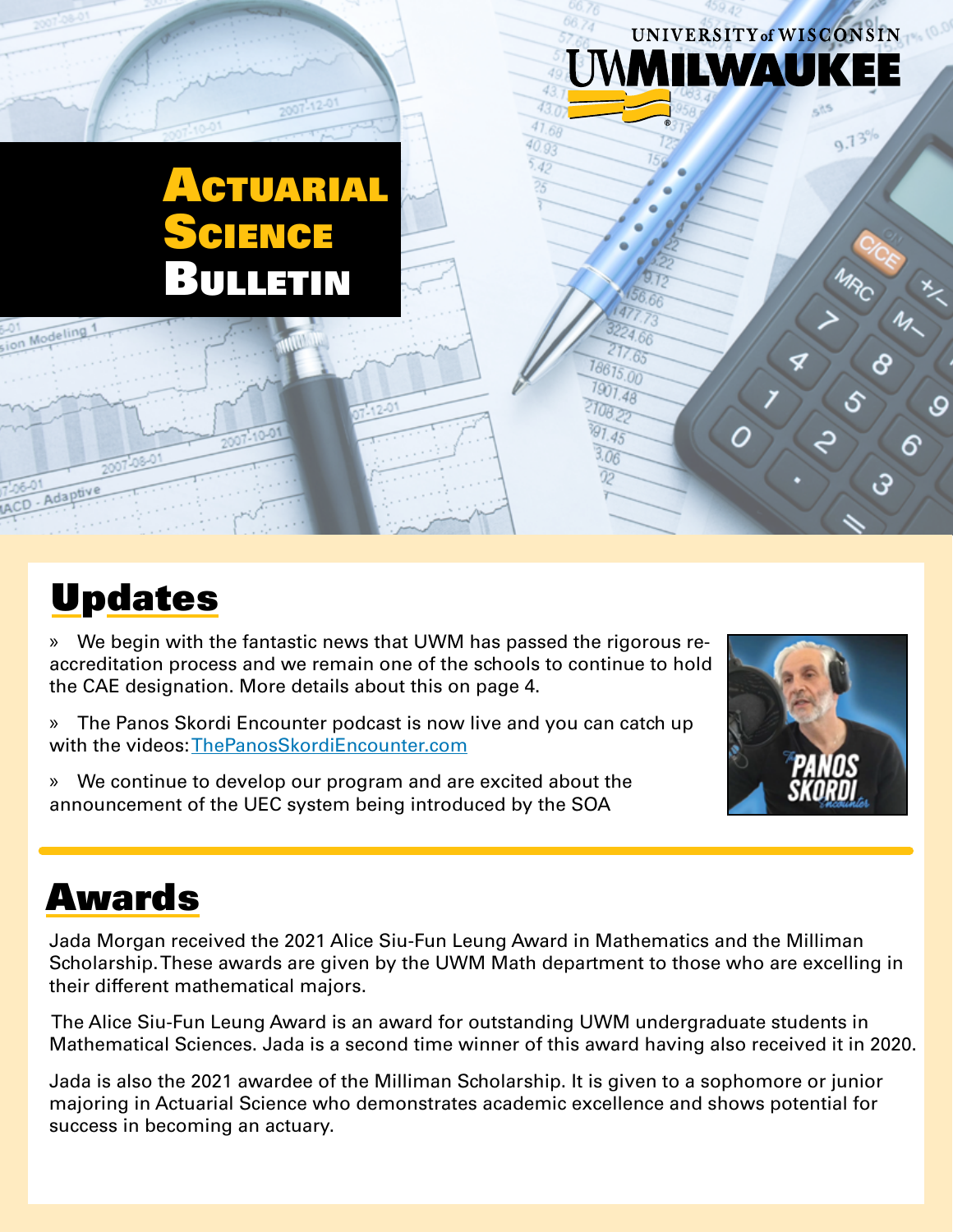# Get to Know Us

### Incoming Actuarial Club President Jada Morgan

Hello! My name is Jada Morgan. I am a senior majoring in Actuarial Science with a minor in Economics. I was born on the beautiful island of Jamaica, and I now reside in Milwaukee. I have successfully passed Exam FM (Financial Mathematics) in Fall of 2020; Exam P in Spring of 2021 and I am planning to sit Exam IFM (Investment and Financial Markets) in the coming Fall semester. I am the Course Coordinator for Exam FM and work remotely as an Actuarial Intern at National General Insurance Company. In my free time, I enjoy spending time with friends and family whether that includes going to beaches or pools, watching movies and just being outside together. Traveling is also





something that I look to do. I hope to travel to many different tropical countries around the world to learn about new cultures and to meet some amazing people.



### Undergraduate Student Lily Levrault

I am a first-year/sophomore member of the UWM Honors College majoring in Actuarial Science and Applied Mathematics & Computer Science and minoring in Russian. The fact that UWM offers all of these programs and allows for them to be studied concurrently was my main reason for choosing this school. I am from a small town called Mascoutah in southern Illinois (30 minutes east of St.Louis) but I went to high school at the Illinois Mathematics and Science Academy in Aurora (an hour from Chicago). In my free time, the activities I enjoy include tabletop strategy games and performing arts. Whether it's euchre (a card game) or set building or Catan or tinikling (Filipino dancing), these pursuits contribute to a social atmosphere in which to connect with people and allow me to flourish through a variety of outlets.

#### Faculty Member Daniel Gervini *Computational Statistics and Multivariate Statistical Analysis*

I obtained my PhD in Mathematics, with specialization in Statistics, from the University of Buenos Aires (Argentina) in 1999. My advisor was Víctor J. Yohai and the dissertation versed on Robust Statistics. Then I was a Visiting Assistant Professor in the Department of Statistics at the University of Illinois at Urbana-Champaign from 1999 to 2001. From there I took up a postdoctoral position at the Department of Biostatistics of the University of Zürich, 2001-2004, under the supervision of Theo Gasser. There I started working on Functional Data Analysis topics. In 2004 I took up this position here at UWM, at the rank of Assistant Professor (2004-2008) and then Associate Professor (2008-2017) and Professor (since June 2017). Starting this



Spring of 2021 I've become the Coordinator and Undergraduate Advisor for the department's new BS in Data Science.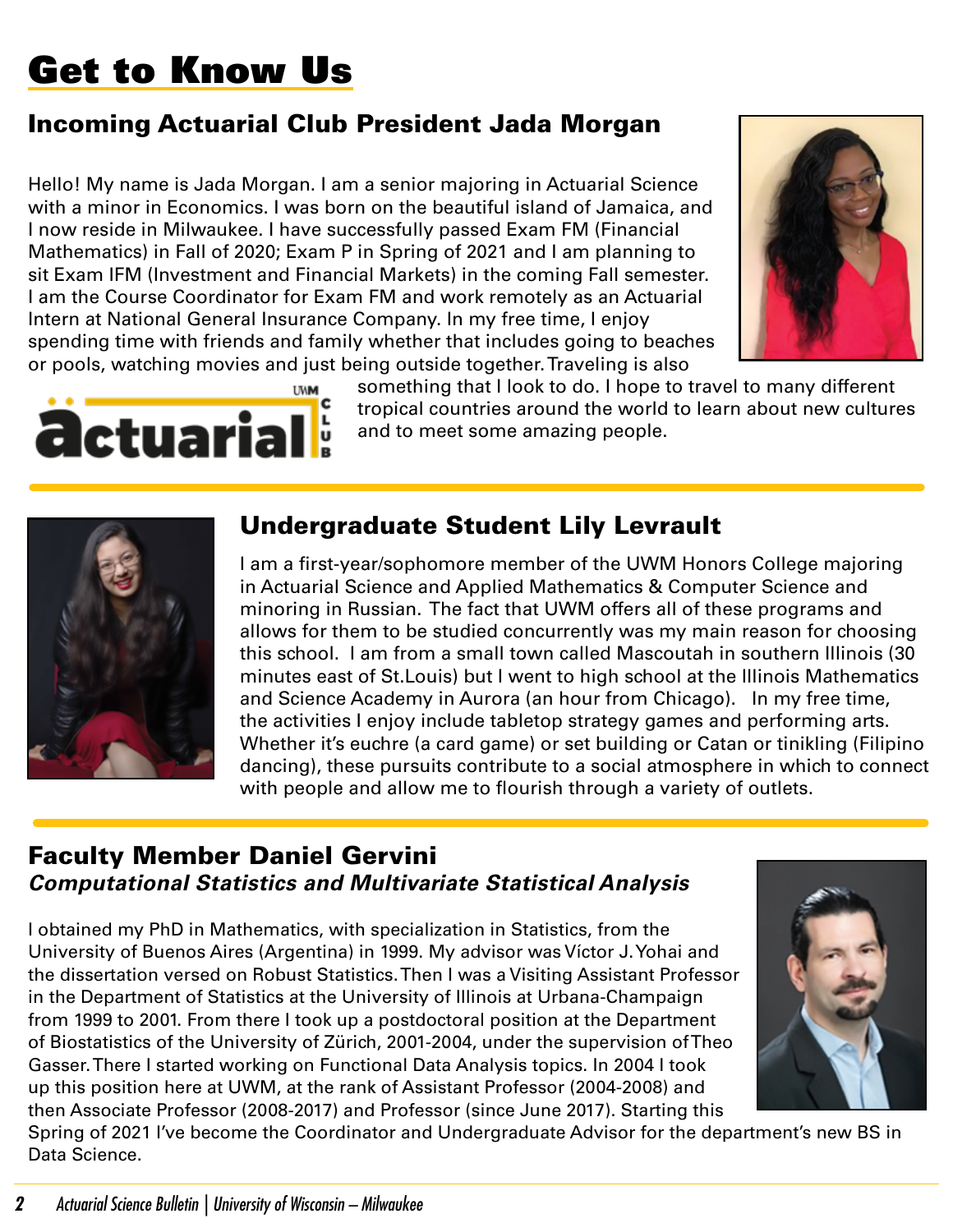# Spotlight on Alumni



#### Drake Menzia *Alumni (and Advisory Board President)*

My name is Drake Menzia, and I am an Actuarial Manager at National General. I have spent a majority of my career so far in health pricing working primarily with supplemental products. I graduated from UWM in 2013 and am a very proud alumnus. UWM is where I met my amazing wife, some of my best friends and it gave me a great education to build off of in my career as an actuary. I think the most beneficial part of my Actuarial Science education at UWM was the speaker series and the number of connections UWM has made with local companies. For me, the most beneficial experience that has helped me as an Actuary is a

concession business I ran in high school and through college. I sold at a number of local events like Milwaukee Air and Water Show, New Berlin 4th of July and St. Martin's Fair to name just a few. In my free time I enjoy working on projects around my house and spending time with my wife and two kids: Huckleberry and Dexter. We like fishing, playing cornhole, going to the park and watching the Packers, Brewers or Bucks.

## Spotlight on Advisory Board Member

Jason K. Sciborski *FSA, MAAA Principal, Consulting Actuary*

Jason is a principal and consulting actuary with the Milwaukee office of Milliman. He joined the firm in 2006. Prior to joining Milliman, Jason worked at a large insurance company specializing in dental, life, and short-term disability products. Jason's areas of expertise are managed care, Medicare Advantage, supplemental benefits products, and strategic consulting. He has assisted clients with rating and underwriting, experience analyses, reserve and liability estimates, product design, risk



sharing arrangements, healthcare reform analysis, risk adjustment, and other actuarial projections. Jason specializes in assisting healthcare plans and their sponsors to succeed in a volatile environment. His clients include professional associations/trusts, employers, provider-owned health plans, and insurance companies, both in the commercial and retiree markets.

Jason has a BBA, Actuarial Science and Risk Management/Insurance Double Major from the University of Wisconsin-Madison. He resides in Waukesha with his wife, two children, and dog (a cavapoo). He's a Wisconsin sports fan, enjoys travelling, reading, fitness, cars (really anything that goes fast), and spending time with family and friends. Beer and bourbon are pretty good too...